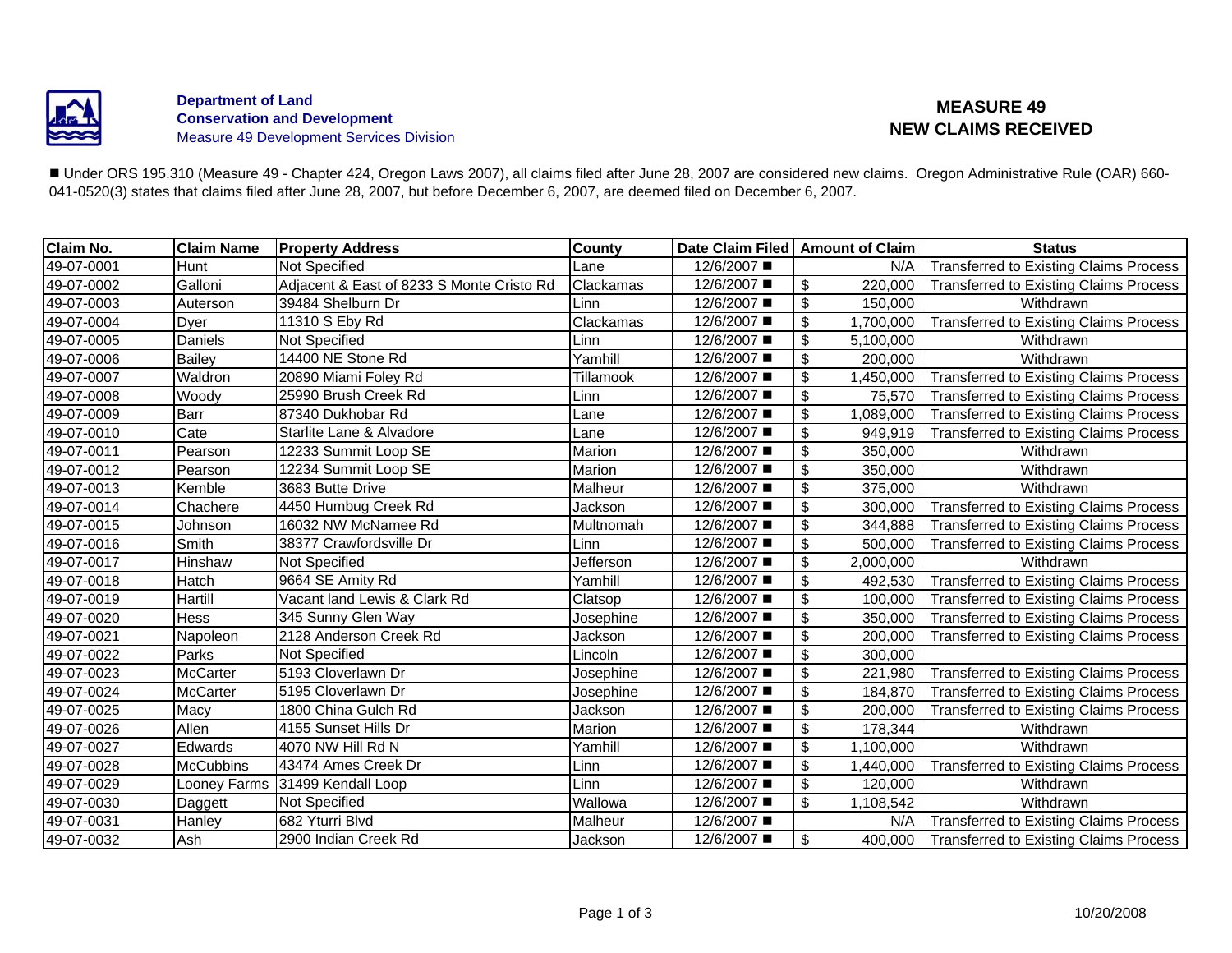

### **Department of Land Conservation and Development** Measure 49 Development Services Division

# **MEASURE 49 NEW CLAIMS RECEIVED**

■ Under ORS 195.310 (Measure 49 - Chapter 424, Oregon Laws 2007), all claims filed after June 28, 2007 are considered new claims. Oregon Administrative Rule (OAR) 660-041-0520(3) states that claims filed after June 28, 2007, but before December 6, 2007, are deemed filed on December 6, 2007.

| Claim No.  | <b>Claim Name</b> | <b>Property Address</b>             | County     | Date Claim Filed   Amount of Claim |                           |            | <b>Status</b>                                 |
|------------|-------------------|-------------------------------------|------------|------------------------------------|---------------------------|------------|-----------------------------------------------|
| 49-07-0033 | Roberts           | 47312 Airport Rd                    | Lane       | 12/6/2007 ■                        | \$                        | 400,000    | <b>Transferred to Existing Claims Process</b> |
| 49-07-0034 | Seeberger         | 8580 SW Larson Rd                   | Washington | 12/6/2007 ■                        | \$                        | 2,000,000  | <b>Transferred to Existing Claims Process</b> |
| 49-07-0035 | Nelson            | 26581 Hwy 36                        | Lane       | 12/6/2007 ■                        |                           | N/A        | <b>Transferred to Existing Claims Process</b> |
| 49-07-0036 | Weir              | 8203 N Applegate Rd                 | Josephine  | 12/6/2007 ■                        | \$                        | 250,000    | <b>Transferred to Existing Claims Process</b> |
| 49-07-0037 | Davidson          | 45425 NW Levi White Rd              | Washington | 12/6/2007 ■                        | \$                        | 185,000    | Withdrawn                                     |
| 49-07-0038 | <b>Bever</b>      | Not Specified                       | Jackson    | 12/6/2007 ■                        | \$                        | 4,160,000  | <b>Transferred to Existing Claims Process</b> |
| 49-07-0039 | Menteer           | 790 & 796 Covered Bridge Rd         | Jackson    | 12/6/2007 ■                        | \$                        | 600,000    | <b>Transferred to Existing Claims Process</b> |
| 49-07-0040 | Hall              | Sunshine Valley Rd & Zion Hill Dr   | Clackamas  | 12/6/2007 ■                        | \$                        | 600,000    | <b>Transferred to Existing Claims Process</b> |
| 49-07-0041 | Prose             | 460 Browns Rd                       | Josephine  | 12/6/2007 ■                        | \$                        | 4,138,210  | <b>Transferred to Existing Claims Process</b> |
| 49-07-0042 | Alexander         | Hwy 126 at Reif Rd                  | Crook      | 12/6/2007 ■                        | \$                        | 2,500,000  | Withdrawn                                     |
| 49-07-0043 | Shaw              | 2043 & 2045 Camp Baker Rd           | Jackson    | 12/6/2007 ■                        | \$                        | 500,000    | <b>Transferred to Existing Claims Process</b> |
| 49-07-0044 | Kendall           | 11141 Takilma Rd                    | Josephine  | 12/6/2007 ■                        | \$                        | 41,270     | <b>Transferred to Existing Claims Process</b> |
| 49-07-0045 | <b>Bryant</b>     | 61442 Old Ski Run Rd                | Wallowa    | 12/6/2007 ■                        | \$                        | 1,581,885  | Withdrawn                                     |
| 49-07-0046 | <b>Tilley</b>     | 17336 Wall Ln                       | Marion     | 12/6/2007 ■                        | \$                        | 200,000    | Withdrawn                                     |
| 49-07-0047 | Palmer            | <b>Not Specified</b>                | Clackamas  | 12/6/2007 ■                        | \$                        | 150,000    | Withdrawn                                     |
| 49-07-0048 | <b>Bixler</b>     | Gren Island Rd & Coburg Bottom Loop | Lane       | 12/6/2007 ■                        | \$                        | 720,000    | <b>Transferred to Existing Claims Process</b> |
| 49-07-0049 | Troutman          | Not Specified                       | Lane       | 12/6/2007 ■                        | \$                        | 900,000    | <b>Transferred to Existing Claims Process</b> |
| 49-07-0050 | Dailey            | 1035 3rd St S                       | N/A        | 12/6/2007 ■                        |                           | N/A        | Withdrawn                                     |
| 49-07-0051 | Henion            | 3500 Block of Jefferson-Scio Rd     | Marion     | 12/6/2007 ■                        | \$                        | 620,000    | Withdrawn                                     |
| 49-07-0052 | Hingley           | 20925 Young Ave                     | Deschutes  | 12/6/2007 ■                        | $\boldsymbol{\mathsf{S}}$ | 1,148,190  | <b>Transferred to Existing Claims Process</b> |
| 49-07-0053 | Murray            | Not Specified                       | Multnomah  | 12/6/2007 ■                        | \$                        | 1,000,000  | Withdrawn                                     |
| 49-07-0054 | Glass             | Pine Grove Rd near Lupine Ln        | Klamath    | 12/6/2007 ■                        | \$                        | 70,000     | Withdrawn                                     |
| 49-07-0055 | Goodwin           | Crow Rd                             | Josephine  | 12/6/2007 ■                        |                           | N/A        | <b>Transferred to Existing Claims Process</b> |
| 49-07-0056 | Pugh              | SW Agee Ln                          | Yamhill    | 12/6/2007 ■                        | \$                        | 150,000    | <b>Transferred to Existing Claims Process</b> |
| 49-07-0057 | Johnson           | 42939 & 42395 Carl Johnson Ln       | Clatsop    | 12/6/2007 ■                        | \$                        | 8,000,000  | <b>Transferred to Existing Claims Process</b> |
| 49-07-0058 | Johnson           | 1958 Bench Rd                       | Malheur    | 12/6/2007 ■                        | \$                        | 587,312    | <b>Transferred to Existing Claims Process</b> |
| 49-07-0059 | Cederwall         | 19355 Williams Hwy                  | Josephine  | 12/6/2007 ■                        |                           | N/A        | <b>Transferred to Existing Claims Process</b> |
| 49-07-0060 | Sutton            | 624 Railroad Ave                    | Malheur    | 12/6/2007 ■                        | \$                        | 150,000    | <b>Transferred to Existing Claims Process</b> |
| 49-07-0061 | Harris            | <b>Not Specified</b>                | Union      | 12/6/2007 ■                        | \$                        | 192,000    | <b>Transferred to Existing Claims Process</b> |
| 49-07-0062 | Lockwood          | 28989 Yonna Wood Rd                 | Klamath    | 12/6/2007 ■                        | $\overline{\mathcal{E}}$  | 184,730    | Withdrawn                                     |
| 49-07-0063 | Clayton           | Not Specified                       | Jackson    | 12/6/2007 ■                        | \$                        | 78,000,000 | <b>Transferred to Existing Claims Process</b> |
| 49-07-0064 | <b>Binder</b>     | Danube Dr & Hickory Ln              | Jefferson  | 12/6/2007 ■                        | $\boldsymbol{\mathsf{S}}$ | 180,000    | <b>Transferred to Existing Claims Process</b> |